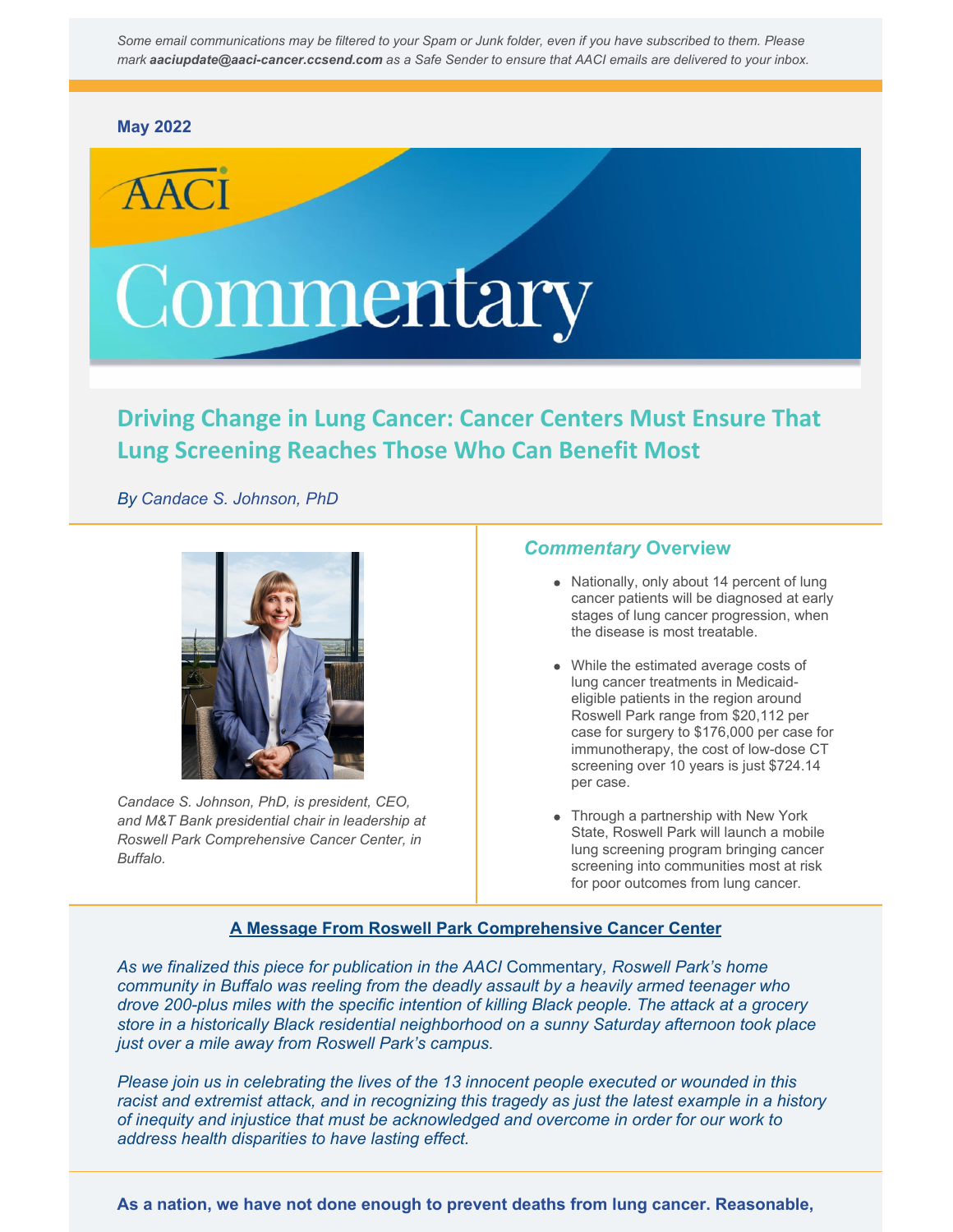#### **actionable solutions are within reach, and America's cancer centers are primed to lead the way in mobilizing these resources—literally—in communities of all sizes.**

For decades, lung cancer has been the biggest cancer killer in the United States, leading to the deaths of more Americans every year than the next three most common cancers combined. The outsized impact of this most-deadly cancer has persisted stubbornly, despite the incredible progress we are making in smoking cessation, breakthrough targeted and immune-based treatments, and earlier detection.

We are making progress and blunting lung cancer's edge, to be sure, as the American Cancer Society's *Cancer Facts & [Figures](https://www.cancer.org/research/cancer-facts-statistics/all-cancer-facts-figures.html)* reports have documented so well over the last three years. But the benefits of what we know today about lung cancer are not reaching every community.

#### **Only A Fraction of Eligible Adults Are Getting Screened**

Early detection of lung cancer through a low-dose CT scan can make the difference between a treatable, survivable lung cancer and one that will be deadly. But between 2010 and 2015, a fraction of eligible people—6 percent—underwent this simple procedure. Factoring in the cancer screening delays that COVID-19 has driven, with nearly 10 million cancer screenings missed in the U.S. in the first year of the pandemic, that percentage is likely even lower today.

Nationally, only about 14 percent of lung cancer patients will be diagnosed at early stages of lung cancer progression, when the disease is most treatable.

We have the data and tools to do *much* better. We know which groups of people are most at risk for this disease—particularly Black Americans, who are 18 percent less likely to be diagnosed early, 23 percent less likely to receive surgical treatment, 9 percent more likely to not receive any treatment, and 21 percent less likely to survive five years compared to white Americans, as **reported by the American Lung [Association](https://www.lung.org/research/state-of-lung-cancer/racial-and-ethnic-disparities)**—and we have a noninvasive, potentially lifesaving imaging test available.

We've seen welcome policy changes, too, that have expanded the possibilities of what can be achieved through early detection. Based on extensive evidence of the benefits of lung cancer screening, the U.S. [Preventive](https://www.uspreventiveservicestaskforce.org/uspstf/sites/default/files/file/supporting_documents/lung-cancer-newsbulletin.pdf) Services Task Force last year **expanded the eligibility for early detection through annual low-dose CT scan** to all adults age 50-80 who smoked at least one pack of cigarettes a day for the past 20 years, and who either currently smoke or quit within the past 15 years — nearly doubling the number of people who qualify for this potentially life-saving intervention, with insurance coverage.

#### **The Costs of Diagnosing Lung Cancer at Late Stages**

Stage 4 lung cancer is not only one of the most deadly cancers, it's one of the most expensive to treat. My Roswell Park colleague **Mary Reid, PhD**, our chief of cancer screening, survivorship and mentorship, shared with me data she compiled from three recent analyses of the comparative costs of lung cancer interventions (Zeng X, et al. BMJ Open 2019; Sheehan D, et al. Can Med 2019; Ganti, A, et al. JAMA Oncol 2021).

These data put a fine point on the opportunity to save both lives and financial resources through lung cancer early detection. While the estimated average costs of lung cancer treatments in Medicaid-eligible patients in the region around our center range from \$20,112 per case for surgery to \$176,000 per case for immunotherapy, the cost of low-dose CT screening over 10 years pales in comparison, at just \$724.14 per case. We focused on seven underserved counties in Western and Central New York State for our analysis, but the relative intervals between these costs are similar nationwide.

#### **Partnership With State Enables Mobile Outreach Program**

Our team members at Roswell Park have been longtime ambassadors for early detection of lung cancer, operating one of the oldest lung cancer screening programs in the nation. Thanks to a close collaboration with New York State leaders, we will very soon be taking our lung cancer screening and outreach services right into the neighborhoods where they can have the most impact — through the first mobile lung screening program in New York State, and one of the first in the nation.

Through an initiative championed by New York Governor Kathy Hochul, New York State Senator